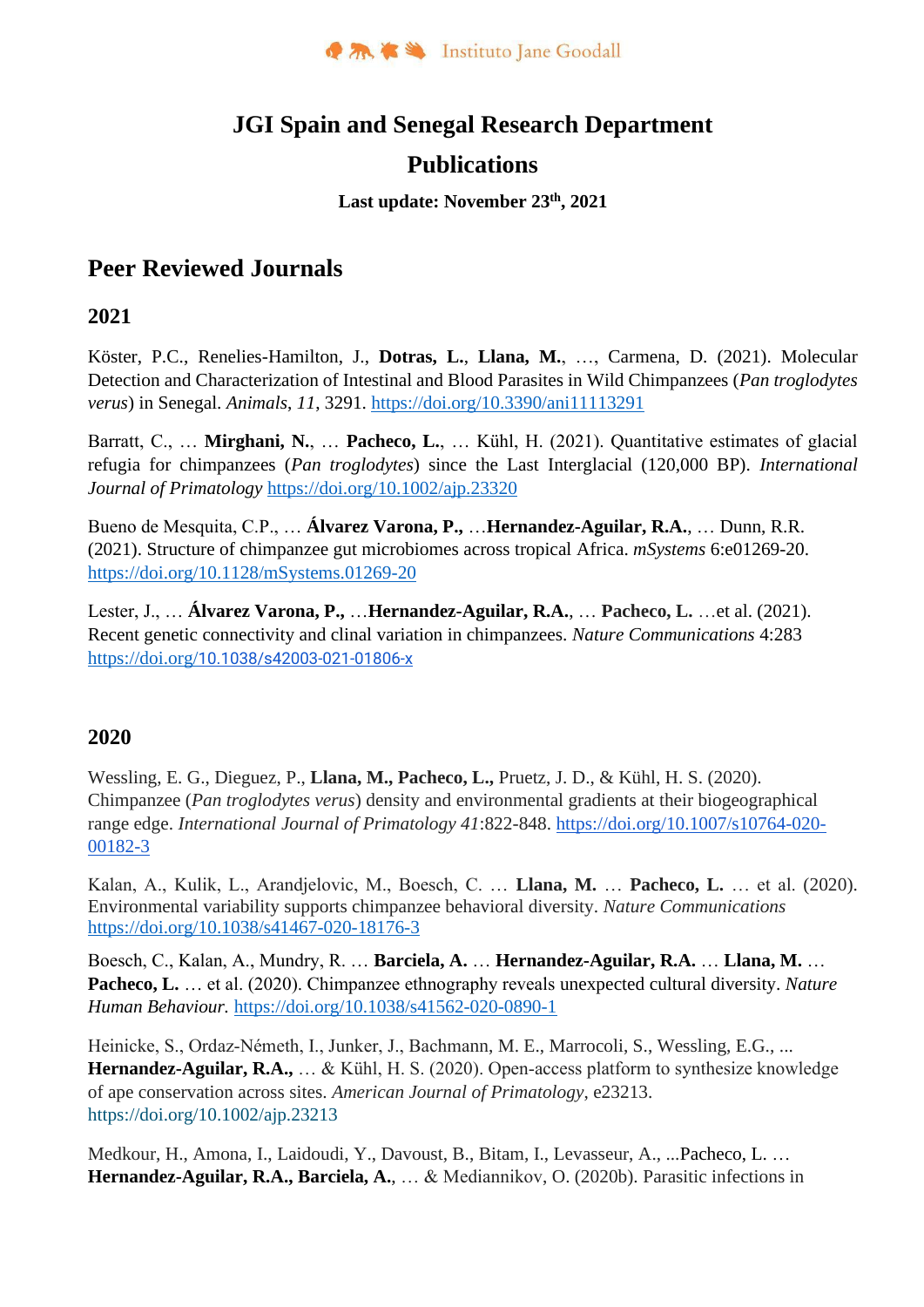African humans and non-human primates. *Pathogens 9*:561. <https://doi.org/10.3390/pathogens9070561>

Medkour, H., Amona, I., Akiana, A., Davoust, B., Bitam I., Levasseur, A., ... **Hernandez-Aguilar, R.A., Barciela, A.**, …& Mediannikov, O. (2020a). Adenovirus Infections in African humans and wild non-human primates: Great diversity and cross-species transmission. *Viruses* 12:657. <https://doi.org/10.3390/v12060657>

Laidoudi, Y., Medkour, H., Latrofa, M.S., Davoust, B., Diatta, G., Sokhna, C., **Barciela, A., Hernandez-Aguilar, R.A.**, … & Mediannikov, O. (2020). Zoonotic *Abbreviata caucasica* in Wild Chimpanzees (*Pan troglodytes verus*) from Senegal. *Pathogens* 9:517. <https://doi.org/10.3390/pathogens9070517>

## **2019**

**Alonso, C., Hernansaiz, A. S., Fernández, J.M., Ruiz, N., Aransay, N., Casas, S., Pacheco, L.** (2019) Range extension for the King Colobus *Colobus polykomos* (Zimmermann, 1780) in North Fouta Djallon (Guinea). *African Primates* 13:1-8.

Heinicke, S., Mundry, R., Boesch, C., Amarasekaran, B., Barrie, A., … **Pacheco, L.**, … et al. (2019a). Advancing conservation planning for western chimpanzees using IUCN SSC A.P.E.S. - the case of a taxon-specific database. *Environmental Research Letters* 14:064001; https://doi.org.10.1088/1748- 9326/ab1379

Heinicke, S., Mundry, R., Boesch, C., Amarasekaran, B., Barrie, A., … **Pacheco, L.**, … et al. (2019b). Characteristics of positive deviants in western chimpanzee populations. *Frontiers in Ecology and Evolution* 7:16. http://doi.org.10.3389/fevo.2019.00016

Kühl, H. S., Boesch, C., Kulik, L., Haas, F., Arandjelovic, M., … **Llana, M.** … **Pacheco, L.** … et al. (2019a). Human impact erodes chimpanzee behavioral diversity. *Science* 363:1453-1455. <https://doi.org/10.1126/science.aau4532>

Kühl, H. S., Boesch, C., Kulik, L., Haas, F., Arandjelovic, M., … **Llana, M.** … **Pacheco, L.** … et al. (2019b). Inclusive chimpanzee conservation – Response. *Science* 364:1040.2-1041. <https://doi.org/10.1126/science.aax6339>

**Renelies-Hamilton, J.**, Noguera-Julian, M., Parera, M., **Pacheco, L.**, … & Carmena, D. (2019) Exploring interactions between Blastocystis sp., Strongyloides spp. and the gut microbiomes of wild chimpanzees in Senegal. *Infection Genetics and Evolution* 74:104010. https://doi.org/10.1016/j.meegid.2019.104010

## **2018**

Ndiaye, P. I., Lindshield, S.M., Badji, L., **Pacheco, L.**, Wessling, E.G., Boyer, K.M., & Pruetz, J.D. (2018). Survey of chimpanzees (*Pan troglodytes verus*) outside of protected areas in southeastern Senegal. *African Journal of Wildlife Research* 48:1. https://www.bioone.org/doi/full/10.3957/056.048.013007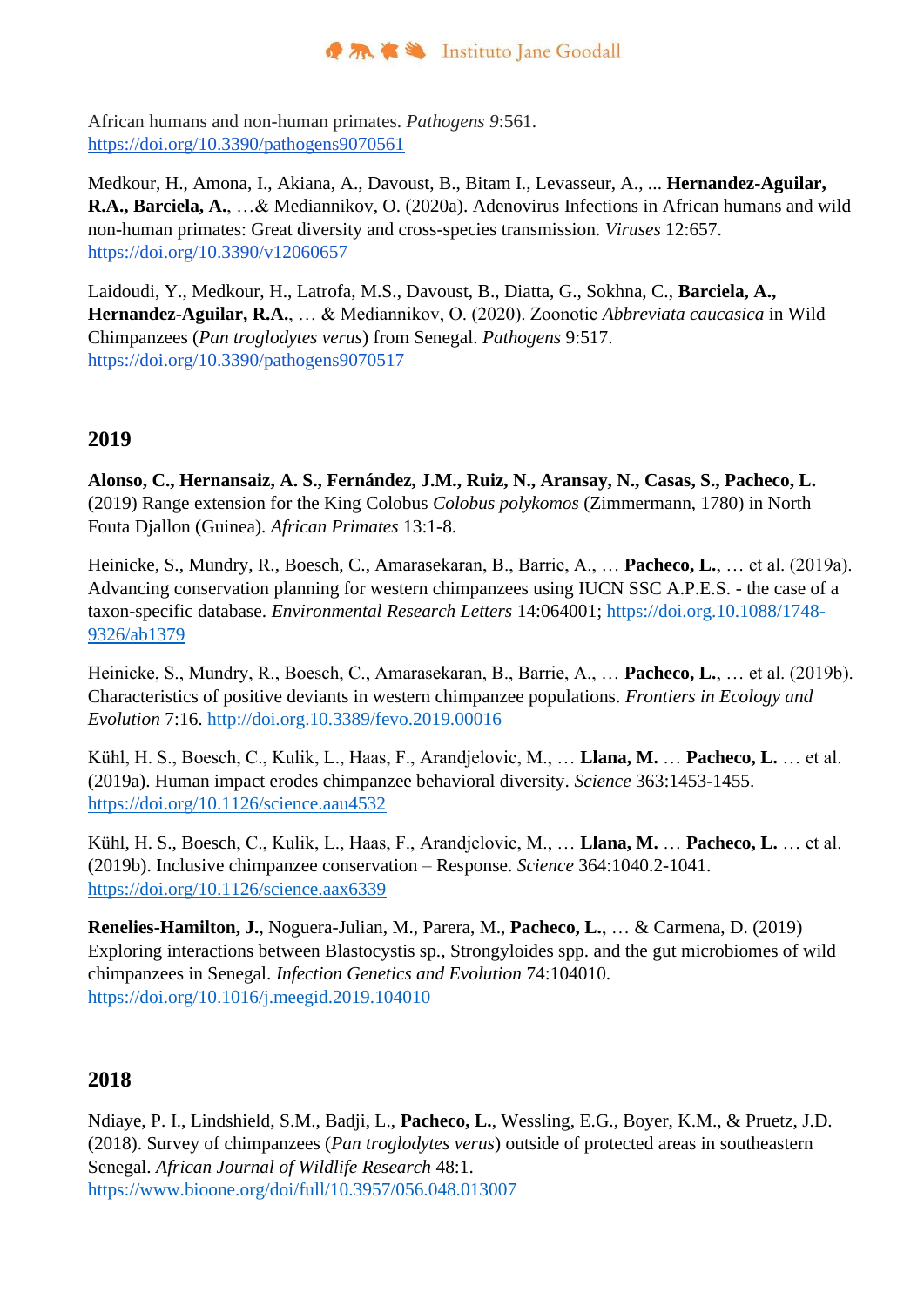### **2017**

**Pacheco, L.**, Ruiz de Azua, N., Fernández-García, J. M. (2017). First record of Mountain Wagtail for Senegal. *The Bulletin of the African Bird Club* 24:88-89.

#### **2016**

Monasterio, C., **Álvarez, P.,** Trape, J-F., Rödel, M-O. (2016). The herpetofauna of the Dindefelo Community Nature Reserve, Senegal. *Herpetology Notes* 9:1-6.

#### **2015**

Mayor, G., Merayo, J., Fernández-García, J. M, **Pacheco, L., Diallo, D.** (2015). First breeding record of Heuglin's Wheatear (*Oenanthe heuglini*) for Senegal. *The Bulletin of the African Bird Club* 22:214- 215

#### **2013**

Fernández-García, J. M., Ruiz de Azua, N., **Pacheco, L.** (2013). Birds of Dindéfello Nature Reserve, south-east Senegal. *The Bulletin of the African Bird Club* 20:49-59.

**Pacheco, L.**, **Ruiz de Azua, N., Fernández-García, J. M., Aransay, N., Guallar, F.**, Gaubert, P. (2013). First record of Johnston's Genet (*Genetta johnstoni*) for Senegal. *Small Carnivore Conservation* 48:89-91

## **2012**

**Pacheco, L.**, Fraixedas, S., **Fernández-Llamazares, Á., Estela, N.**, Mominee, R., **Guallar, F.** (2012). Perspectives on Sustainable Resource Conservation in Community Nature Reserves: A Case Study from Senegal. *Sustainability* 4(11), 3158-3179. https://doi.org/10.3390/su4113158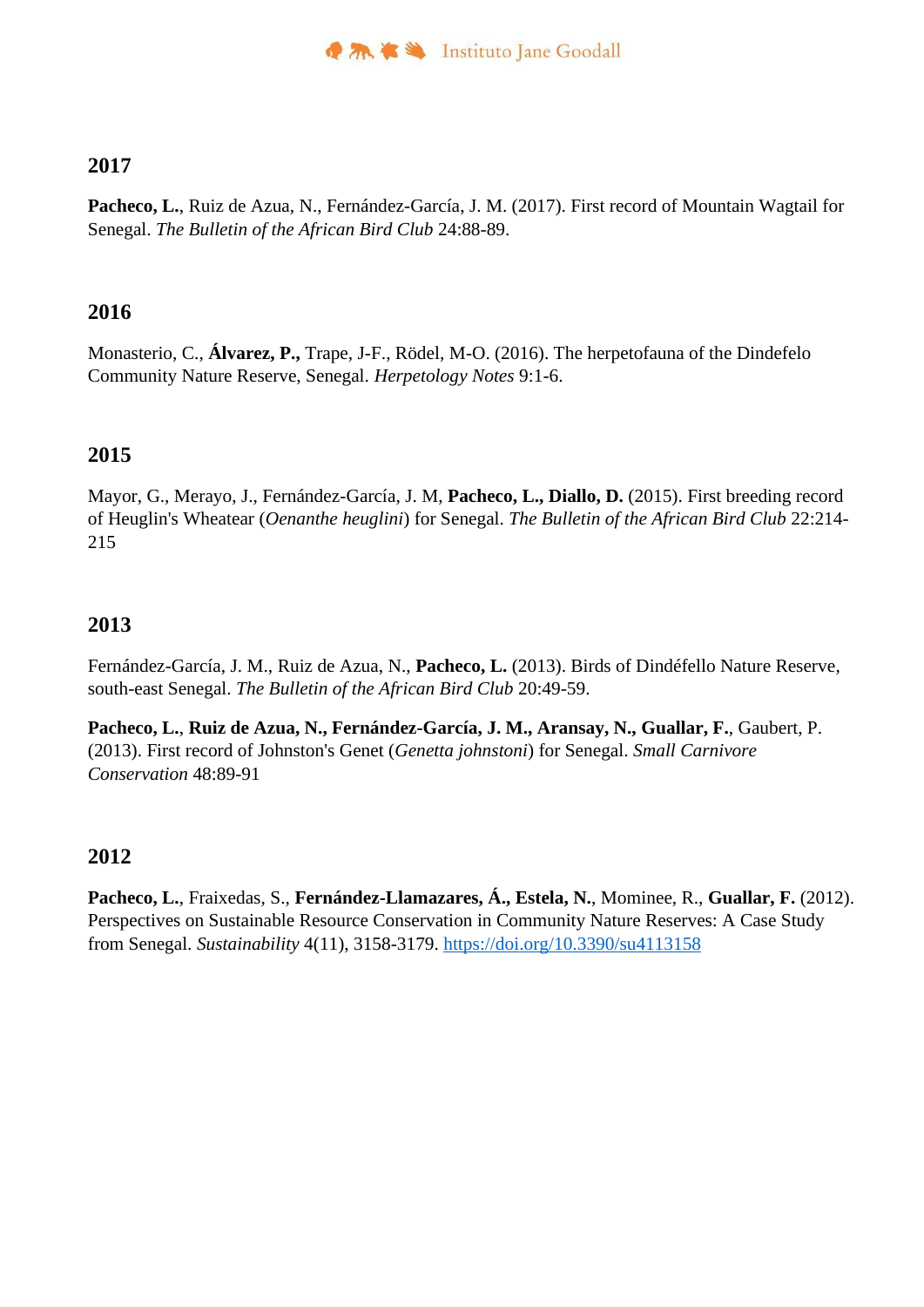## **Conference Abstracts**

## **2020**

Camon, L., **Pacheco, L., Llana, M., Galbany, J., Gutierrez-Diez, I., & Hernandez-Aguilar, R.A.** (2020). Tourist and local people use of a savanna chimpanzee (*Pan troglodytes verus*) habitat in Dindefelo, Senegal. *Folia Primatologica* 91:531. [www.karger.com/doi/10.1159/000506768](http://www.karger.com/doi/10.1159/000506768)

## **2019**

Lester, J., … **Álvarez Varona, P., Pacheco, L.**, … et al. (2019). Chimpanzees Biogeography Inferred from Genetic Diversity and Effective Migration. *EFP-PSGB Conference: Joint meeting of the European Federation of Primatology and the Primate Society of Great Britain*.

## **2018**

Alejano, R., Marín, F., Domingo-Santos, J., **Bermejo, A.**, … **Pacheco, L.**, **Martínez, R.** (2018). Inventario forestal en la Reserva Natural Comunitaria de Dindefelo (Senegal) como herramienta de base para la conservación del hábitat del chimpancé. *Meeting: 7th Congreso Forestal Español, Plasencia*

**Hamilton, J.**, Noguera-Julian, M., Parera, M., **Pacheco, L.**, … Carmena, D. (2018). Exploring interactions between *Blastocystis sp.*, other intestinal protozoa and the gut microbiomes of wild chimpanzees (Senegal): Not-so-friendly old friends-hypothesis. *Meeting: 2nd International Blastocystis Conference, Bogotá (Colombia)*

**Hamilton, J.**, Lapuente, J., **Pacheco, L.**, Köster, P., Carmena, D. (2018). Prevalence and molecular characterization of *Blastocystis sp.* in two wild chimpanzee populations in Senegal and Ivory Coast. *Meeting: 2nd International Blastocystis Conference, Bogotá (Colombia).*  https://doi.org/10.13140/RG.2.2.32227.40484

## **2017**

Ramon, M., **Llana, M.**, **Estela, N.**, **Pacheco, L.**, Hockings, K., & Hill, C. (2017). The fruit of discord? *Saba senegalensis* use by chimpanzees (*Pan trodglodytes verus*) and local people in the Dindefelo Community Nature Reserve (RNCD), southeastern Senegal. *Folia Primatologica* 88: 167-168. *Meeting: 7th European Federation for Primatology Meeting (Strasbourg, France).*  https://doi.org/10.1159/000479094

Enthoven, D., **Pacheco, L.**, **Llana, M.**, Reitan, T., & Hernández-Aguilar, R. A. (2017). Nesting patterns of chimpanzees (*Pan troglodytes verus*) in a savanna habitat, Dindefelo, Senegal. *Folia Primatologica* 88: 114. *Meeting: 7th European Federation for Primatology Meeting (Strasbourg, France).* https://doi.org/10.1159/000479094